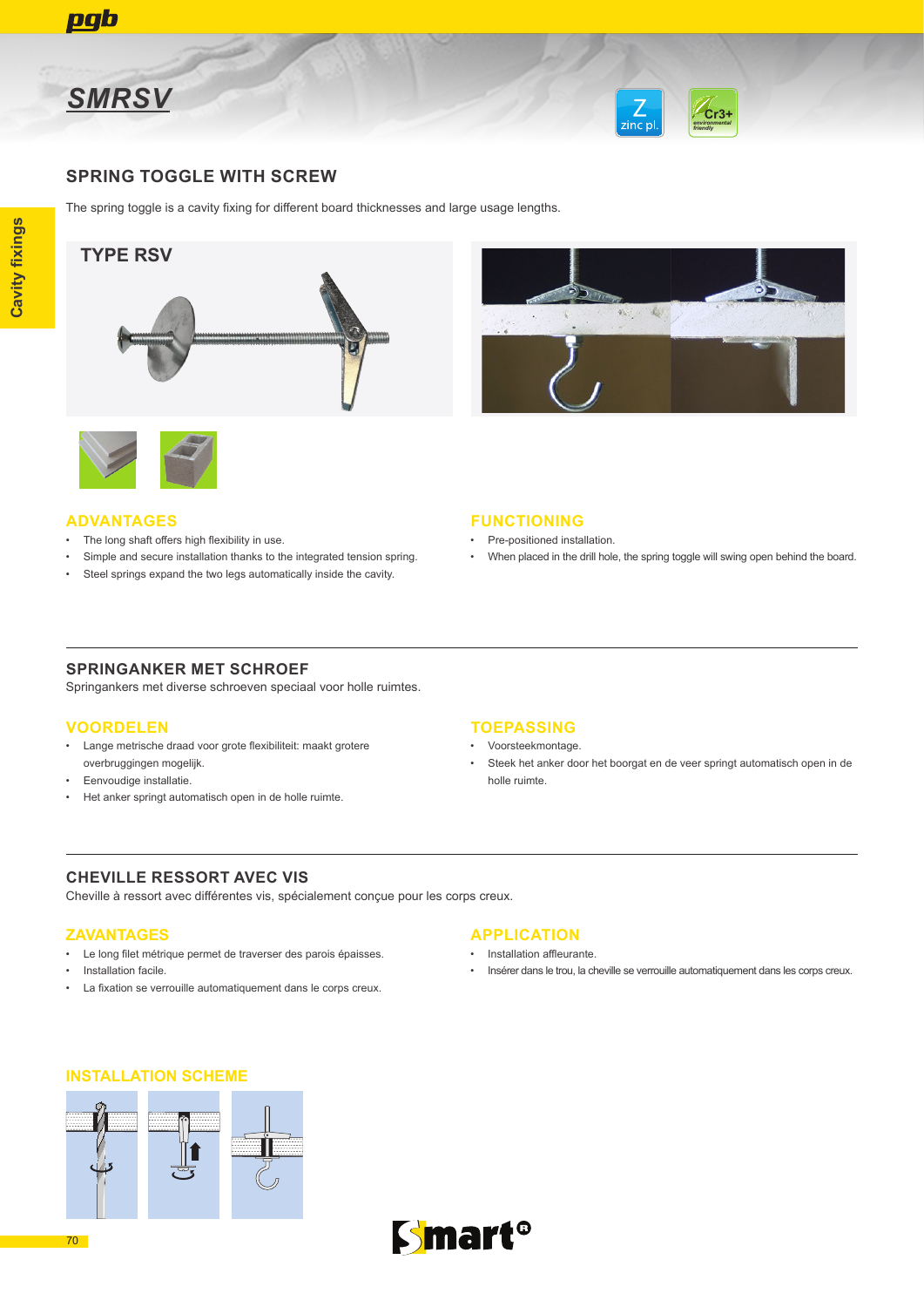pgb







| - -<br><b>INFO</b> | __ _ _ _                             |                           |      |
|--------------------|--------------------------------------|---------------------------|------|
| d                  | $\mathsf{u}_{\scriptscriptstyle{0}}$ | $\mathsf{a}_{\mathsf{s}}$ | `s   |
| [mm]               | [mm]                                 | [mm]                      | [mm] |
| 12                 | 12                                   | M 4                       | 80   |
| 14                 | 14                                   | M 5                       | 50   |
| 14                 | 14                                   | M 5                       | 100  |
| 16                 | 16                                   | M <sub>6</sub>            | 100  |



| ----- |      |                       |      |
|-------|------|-----------------------|------|
|       | ◡    | $\mathbf{u}_\text{s}$ |      |
| [mm]  | [mm] | [mm]                  | [mm] |
| 12    | 12   | M 4                   | 75   |
| 14    | 14   | M 5                   | 70   |



**INFO**

**INFO**

|      | υ    | ◡<br>۰s |      |
|------|------|---------|------|
| [mm] | [mm] | [mm]    | [mm] |
| 12   | 12   | M 4     | 7 U  |
| 14   | ı4   | M 5     |      |





| [mm]           | [mm] |
|----------------|------|
| M <sub>6</sub> | 16   |
| M 8            | 20   |